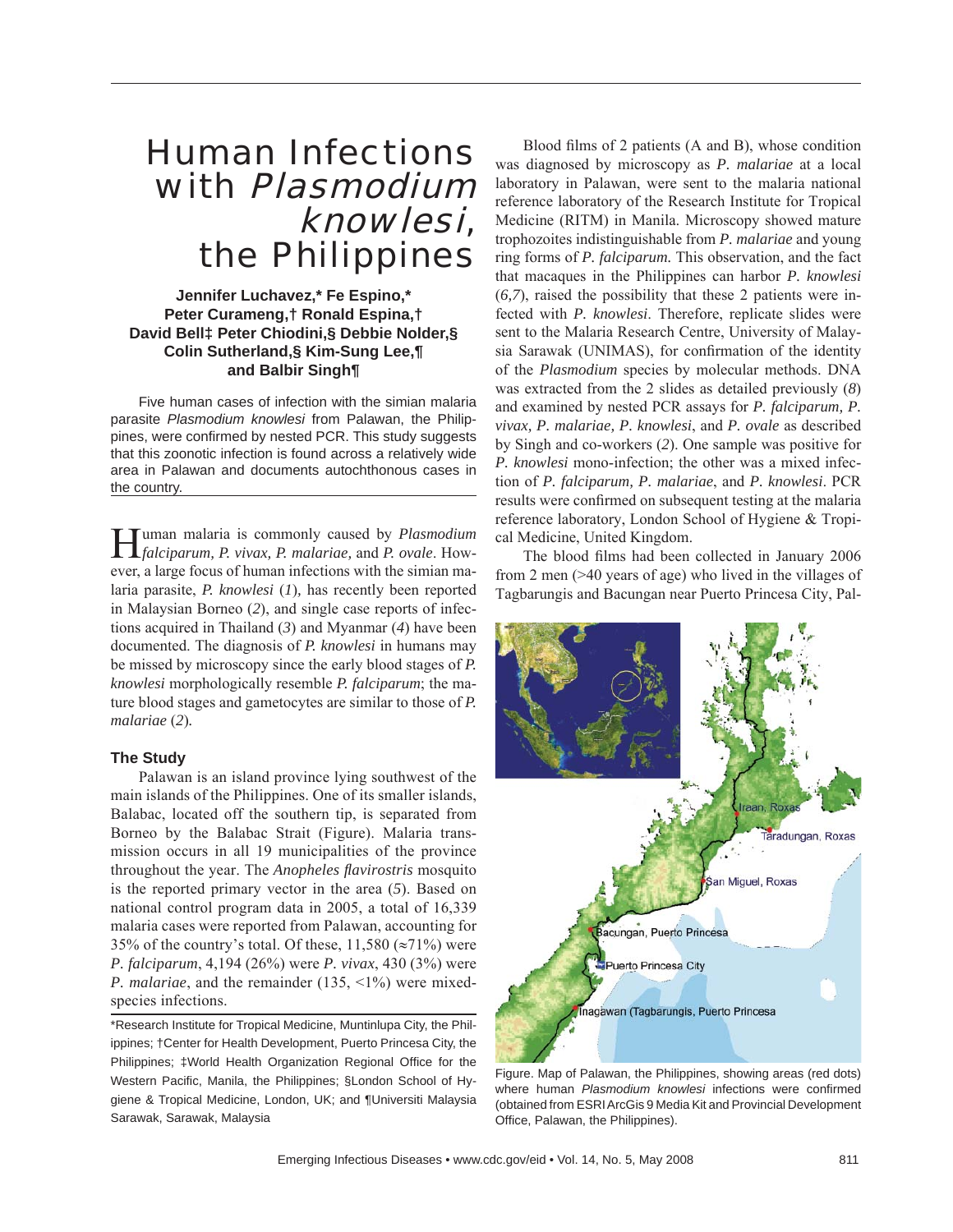## **DISPATCHES**

awan (Figure). The patients were interviewed in July 2006 after their blood films were found to contain *P. knowlesi*. Both were subsistence farmers who had engaged in livelihood activities at night (charcoal making) in forested areas within a 50-km radius from their homes; neither had traveled out of Palawan within the past year. Before seeking medical treatment at the Palawan provincial malaria laboratory, they experienced chills, minor headaches, and daily low-grade fever, consistent with the reported quotidian fever pattern of this infection (*1*). *P. malariae* infection was diagnosed in both men by the local microscopist; each claimed to have responded well to chloroquine and primaquine drug therapy. The usual treatment regimen for *P. falciparum*/*P. malariae* was followed: 4 tablets of chloroquine (150 mg base/tablet) on days 1 and 2, and 2 tablets on day 3; 3 tablets of primaquine (15 mg/tablet) on day 4). The farmers reportedly stayed overnight before onset of their illness in forested foothills that contained many breeding sites ideal for *A. flavirostris* mosquitoes. Long-tailed macaques (*Macaca fascicularis*), the natural hosts for *P. knowlesi*, were observed to be roaming freely in the area. An additional 9 samples (D,E, G, H, I, J, K, O, and P), consisting of 5 blood films and 4 blood spots on filter paper, were obtained from patients at Bataraza and Roxas municipalities (also in Palawan) and *P. malariae* infection was diagnosed by the local microscopists. These samples were subsequently examined by nested PCR assays at UNIMAS after DNA extraction. Three were identified as *P. knowlesi*, 4 as *P. malariae*, and the remaining 2 as mixed species infections (Table). The findings of autochthonous *P. malariae* infections further compounded the problem of accurate diagnosis of *P. knowlesi* by microscopy. The *P. knowlesi* patients came from 3 different villages in Roxas, 80–100 km north of where the original 2 *P. knowlesi* case-patients resided, near Puerto Princesa (Figure). This suggests that human *P. knowlesi* infections are found across a relatively wide area in Palawan. PCR examination of more blood samples in other areas where *P. malariae* infections have been diagnosed by microscopy are necessary to determine the geographic distribution and public health importance of human knowlesi infections in the Philippines.

#### **Conclusions**

This report extends the geographic range of human *P. knowlesi* infections from Thailand (*3*), Myanmar (*4*), peninsular Malaysia (*8*), and Malaysian Borneo (*2*) to Palawan Island in the Philippines. Although the parasite has been isolated from local macaques in the Philippines in 1961 (*6*) and 1978 (*7*), this report documents autochthonous human cases in the country. Major progress in malaria control has been achieved in many malarious areas in the Philippines (*9*). However, *P. knowlesi* forms a previously unrecognized pool of infections that may be maintained in forested areas through its presence in a simian reservoir, despite control efforts in the human population. Current data suggest that human knowlesi malaria is strictly a zoonotic disease. To confirm this theory, further knowledge of the dynamics of human infection is needed.

#### **Acknowledgments**

We thank the staff of the Department of Health, Center for Health Development IV-B Extension Office, and Kilusan Ligtas Malaria (Movement Against Malaria), Palawan, Philippines, especially Ray Angluben, for their support during the field investigation; and Felisa Guballa and Philip Bugayong for microscopy validation and the map, respectively.

The malaria reference laboratory is supported by the Health Protection Agency, UK.

Ms Luchavez works in the Parasitology Department of the Research Institute for Tropical Medicine in the Philippines. Since 2003, her major research interests have included the development of quality assurance processes for malaria rapid diagnostic tests. She is one of the leading investigators in the WHO/Tropical Disease Research–coordinated network to develop a global quality assurance and product testing scheme for malaria diagnostics.

| Table. Microscopy and PCR results of blood samples from Palawan, the Philippines |            |                                           |                                             |                                            |
|----------------------------------------------------------------------------------|------------|-------------------------------------------|---------------------------------------------|--------------------------------------------|
|                                                                                  |            |                                           | Plasmodium species                          |                                            |
| Patient                                                                          | Age, y/sex | Location                                  | Microscopy                                  | <b>PCR</b>                                 |
| A                                                                                | 50/M       | Bacungan, Puerto Princesa                 | P. falciparum (gametocytes),<br>P. malariae | P. falciparum, P. malariae,<br>P. knowlesi |
| B                                                                                | 49/M       | Inagawan, Tagbarungis, Puerto<br>Princesa | P. falciparum, P. malariae                  | P. knowlesi                                |
| D                                                                                | 55/F       | Caibulo, Iraan, Roxas                     | P.malariae                                  | P. knowlesi                                |
| Е                                                                                | 3/M        | Balogo, San Miguel, Roxas                 | P.malariae                                  | P. knowlesi                                |
| G                                                                                | 6/M        | Maninguin, Iraan, Roxas                   | P. malariae                                 | P. malariae                                |
| H                                                                                | 25/M       | Minara, Roxas                             | P. malariae                                 | P. malariae                                |
|                                                                                  | 10/F       | Taradungan, Roxas                         | P. malariae                                 | P. knowlesi                                |
| J                                                                                | 5/M        | Bono-Bono, Bataraza                       | P. vivax, P. malariae                       | P. falciparum, P. vivax, P. malariae       |
| K                                                                                | 14/F       | Bono-Bono, Bataraza                       | P. malariae                                 | P. malariae                                |
| O                                                                                | 9/M        | Inogbong, Bataraza                        | P. malariae                                 | P. malariae                                |
| P                                                                                | 5/F        | Inogbong, Bataraza                        | P. falciparum, P. malariae                  | P. falciparum, P. vivax                    |